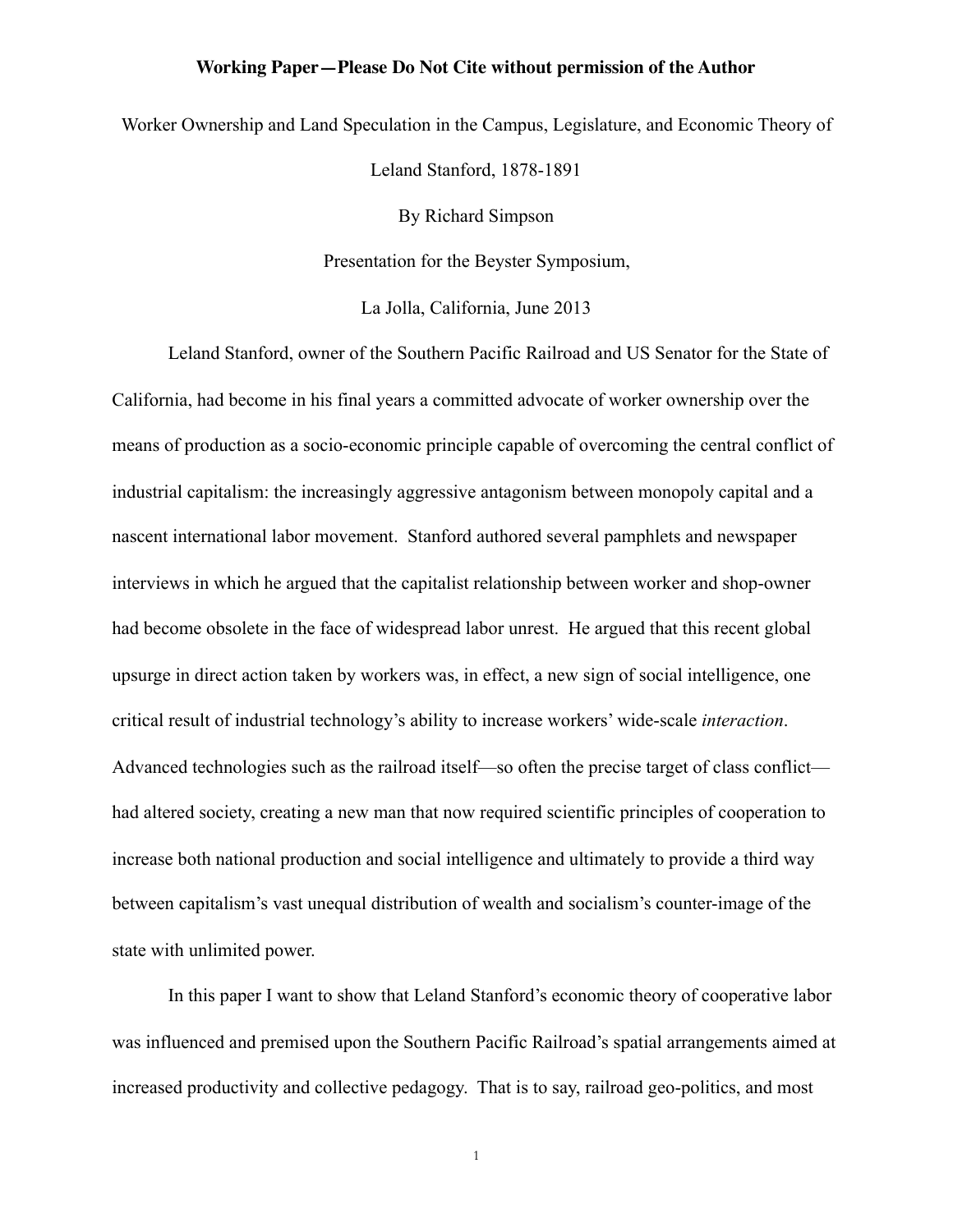specifically land speculation and the necessity of future markets, demanded the integration of humanist forms of firm management, as well as the socialization of labor within the settings of an entrepreneurial agrarian workforce. Rather than the typical nineteenth century celebration of the profit-earning entrepreneur, Leland Stanford focused on the organizational structure of cooperation as a solution to the nation's economic depression. The Senator did this by implementing legislation that reflected three lessons learned from the organizational structure of the Southern Pacific Railroad:

1) Creating learning organizations dedicated to improvements (including innovations) in products, services, and organization.

2) Securing low costs of production by integrating into marketing (distribution, promotion, and pricing) and into sources of supply.

3) Creating cooperative organizations that administered production activities. Understanding how these internal organization practices exerted its influence on Stanford's vision of cooperation offers us a historical model by which the labor of big businesses shaped an economic theory with the radical ambition to transform capitalism through an economic, rather than political, perspective of the role of the *entrepreneur*.

 The figure of the entrepreneur played a powerful role in explaining the emergence of large firms in the nineteenth century. In 1876, Francis Walker argued that the historical shift from *mercantile competition*—which adopted the traditional division of production into *land*, *labor*, and *capital*—had been surpassed by *industrial competition* which now introduced the necessity of an individual with superior abilities to organize and make correct decisions regarding the use of resources in a complex environment. To attribute output to labor and capital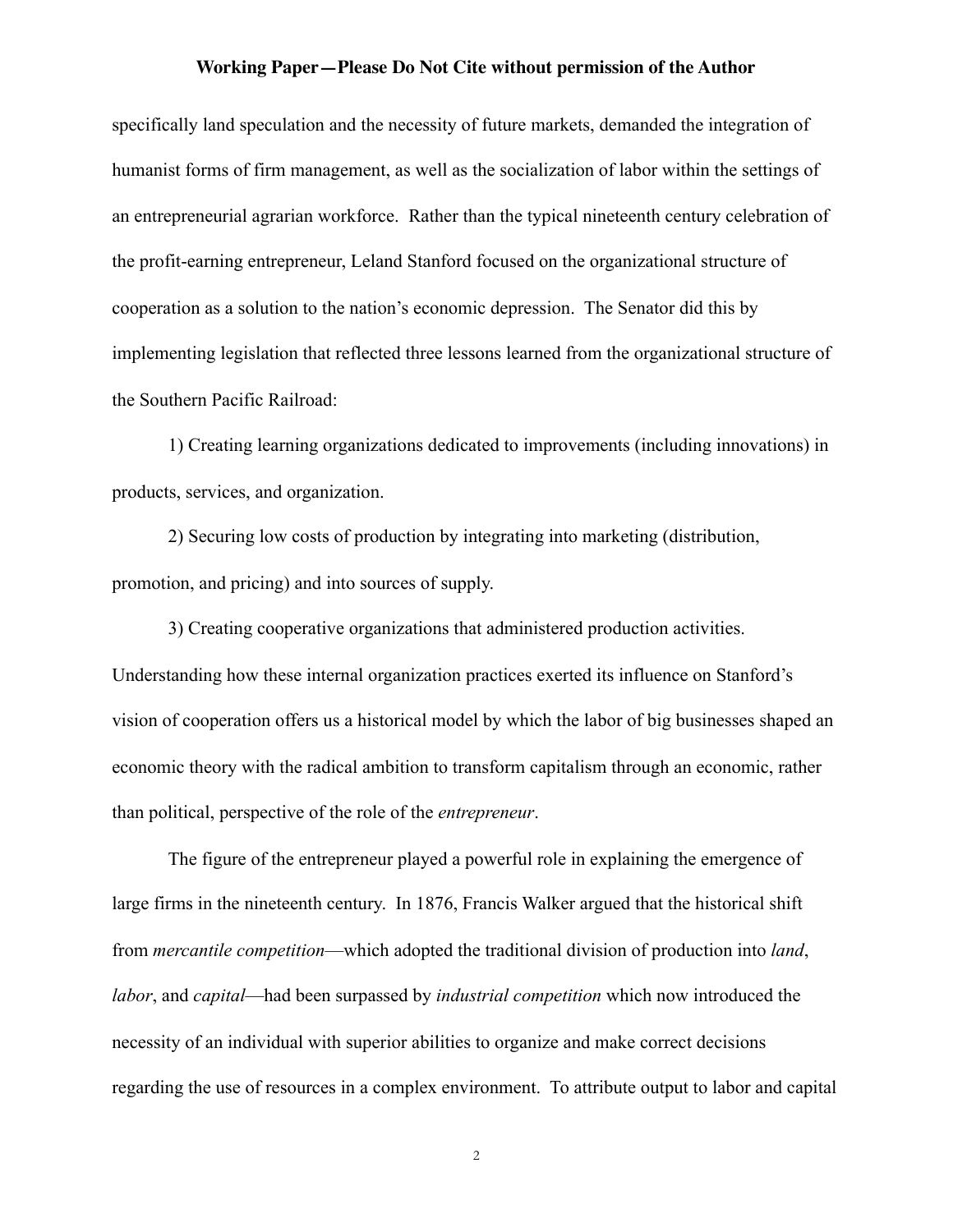is fine for primitive conditions, wrote Walker, but when production becomes "infinitely numerous and complicated," the employer is required to, "furnish technical skill, commercial knowledge, and powers of administration, and to assume responsibilities and provide against contingencies; to shape and direct production, and to organize and control the industrial machinery." In *The Wages Question*, Walker identifies a distinct "entrepreneurial class" whose job is to address the needs within the large firm. In short, the large firm of industrial capital exists to exploit the higher output that can be achieved by moving control from the capitalist to abler entrepreneurs. Thus, Walker's entrepreneur mediates the other important function of the capitalist and the laborer.

By grasping the necessity of entrepreneurial labor as a key figure in the new onset of nineteenth century industrial production, Walker identified the failure of cooperation as the attempt to combine in the same person the capacities of *capitalist* and *laborer* (Walker 264). Instead, education and technology—the scientific instruments of the entrepreneur—and particularly its dispersal through the Southern Pacific railroad offered the means to shift the focus away from the talents of an individual entrepreneur and toward a particular organizational *process*. Leland Stanford, who would later call upon Francis Walker in the design of an entire university, began to theorize this organizational process by advocating the "working class" as the "entrepreneurial class" structured on the pedagogical practice of *association*.

It is this organizational *process* that Leland Stanford turned to in his introduction of the Bill of Cooperation to the Senate floor in 1887. Here Stanford argued that all civilization and all advanced labor ultimately rested upon principles of cooperation. Not only would increased production and employment alone justify such legislation, but cooperation involved another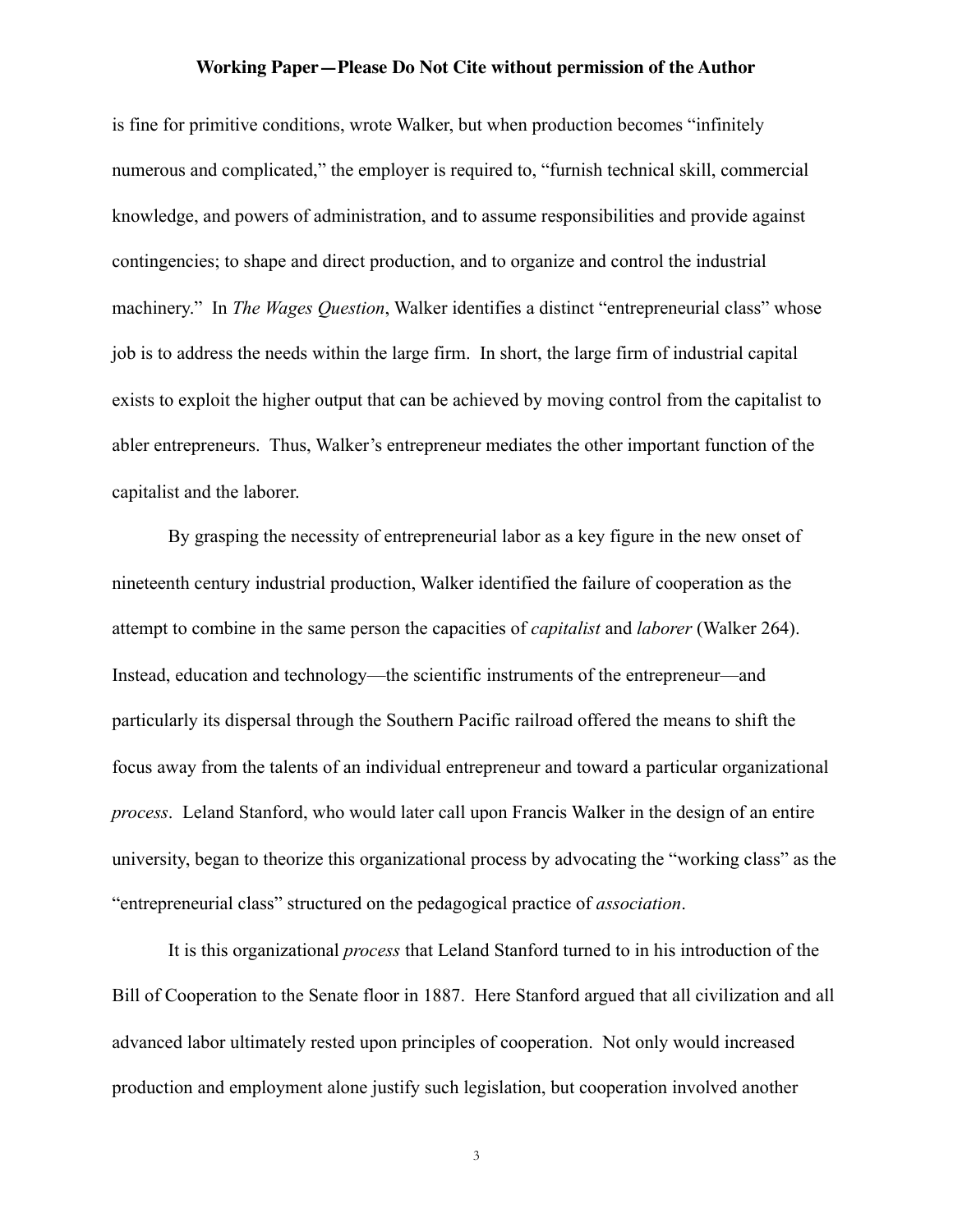dimension: it would create a more intelligent people. In a co-operative, individual differences were eliminated at the peril of science, government, and the general welfare of the population. The maximization of individual potential, for both men and women, was part of this new discourse and pathos of social improvement. The theory of co-operation required a social field of everyday relations based not on improving the morality of the working class as would soon be pursued in the paternal experiments at Pullman and other corporate industrial towns. The real benefit of cooperation over philanthropy and paternalism was the way it enabled individuals to "find their fullest development in association" with others (Stanford, "Cooperation" 1). The purpose of the cooperation bill, as he saw it, was to allow those with little or no capital to unite in economic ventures that they could not afford individually. The anticipated objection that this bill was asking for an already guaranteed right by corporate law itself, Stanford conceded, but before any group could incorporate under existing laws, it first had to show financial solvency. Stanford's Bill omitted this obligation: it provided for the association of individuals without any capital whatsoever.

 In support of his bill, the Senator began a campaign to explain to the American public that capital was simply organized labor, that corporations were extended partnerships, and that all workers with intelligence could organize cooperative societies and work for themselves, proving that the antagonism between labor and capital was much more imagined than real. A perfect cooperative society, Stanford argued, would gradually eliminate the employer class. Stanford wanted to show that while labor was indispensable, capital was only *useful*. In several newspaper interviews we find Stanford framing his understanding of "relative surplus value" or what Marx once called "labor's free gift to capital."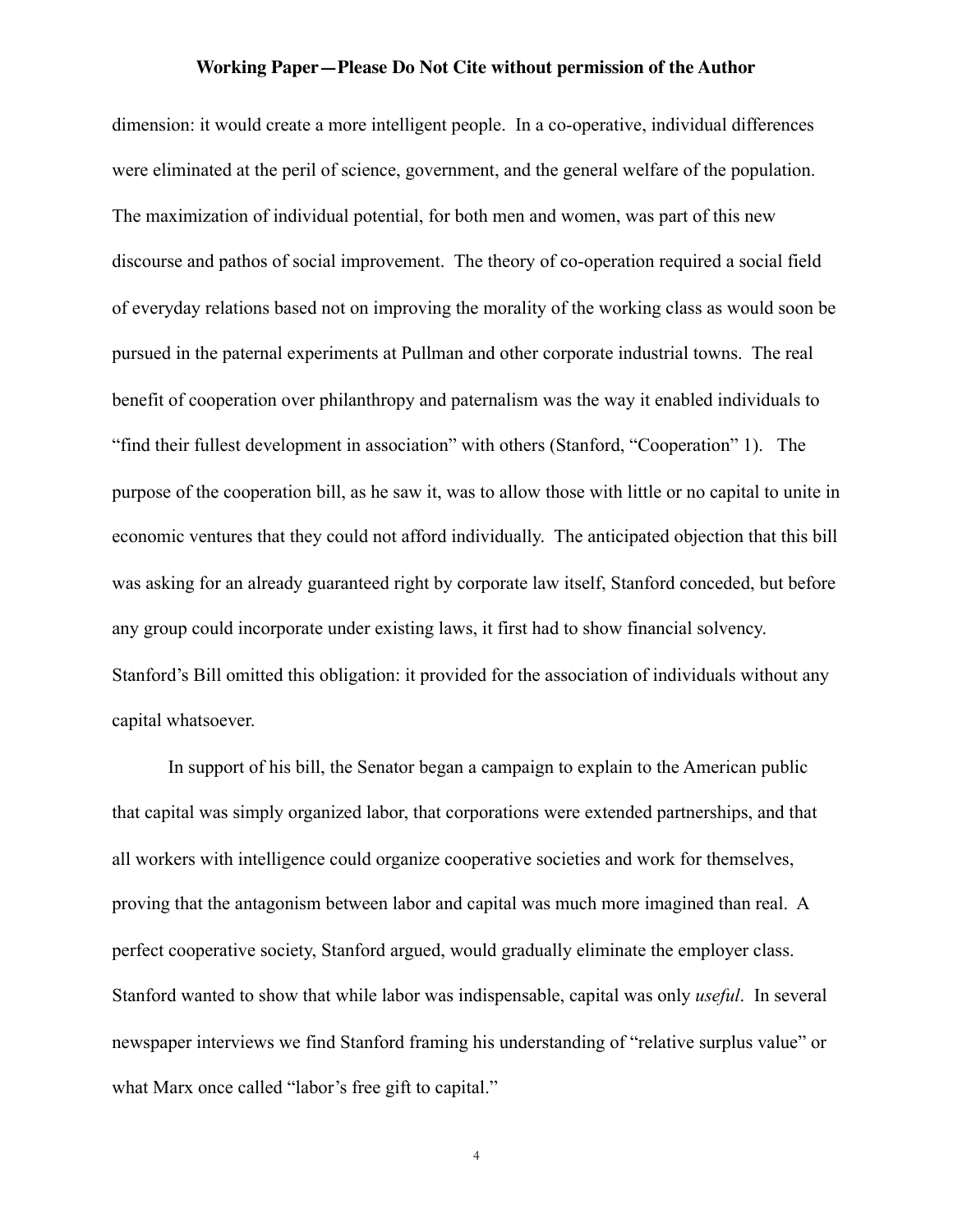It should be borne in mind that the labor employed not only creates its own wages, but creates the premium which the enterprising proprietor receives for originating the employment. Viewed from this standpoint there is a sense in which the labor so cooperating is hiring an employer—that is, it is paying a premium to enterprise to originate and direct its employment. Capital is paramount and labor subordinate, only because labor consents to that form of organization in our industries which produces that result. (Stanford, "Labor" 3) […] To comprehend it in all its breath, however, let us assume that in all time all labor had been thus self-directing. If instead of the proposition before us to change the industrial system from the employed relation, and place it under self-direction, the co-operative form of industrial organization had existed from all time, and we were now for the first time proposing to reorganize the employment of labor, and place it under non-[self] direction. I apprehend the proposer of such a change would be regarded in the light of an enslaver of his race. He would be amenable to the charge that his effort was in the direction of reducing the laboring men to an automaton. We may safely assume that such a change would be impossible.

It is perhaps Stanford's most striking material: the image on the one hand of capitalist exploitation as quite simply an issue of labor's consent, a point forcefully emphasized in the present by the work of David Ellerman, and on the other hand, the image of a reversed historical situation. These two depictions mark representational strategies aimed at seizing the possibility of future humanist development and are fascinating for the way they restore a certain class critique that is absent from the rhetoric on collectivity, collaboration, interaction, and employee stock ownership that we find ubiquitous in contemporary Silicon Valley corporations such as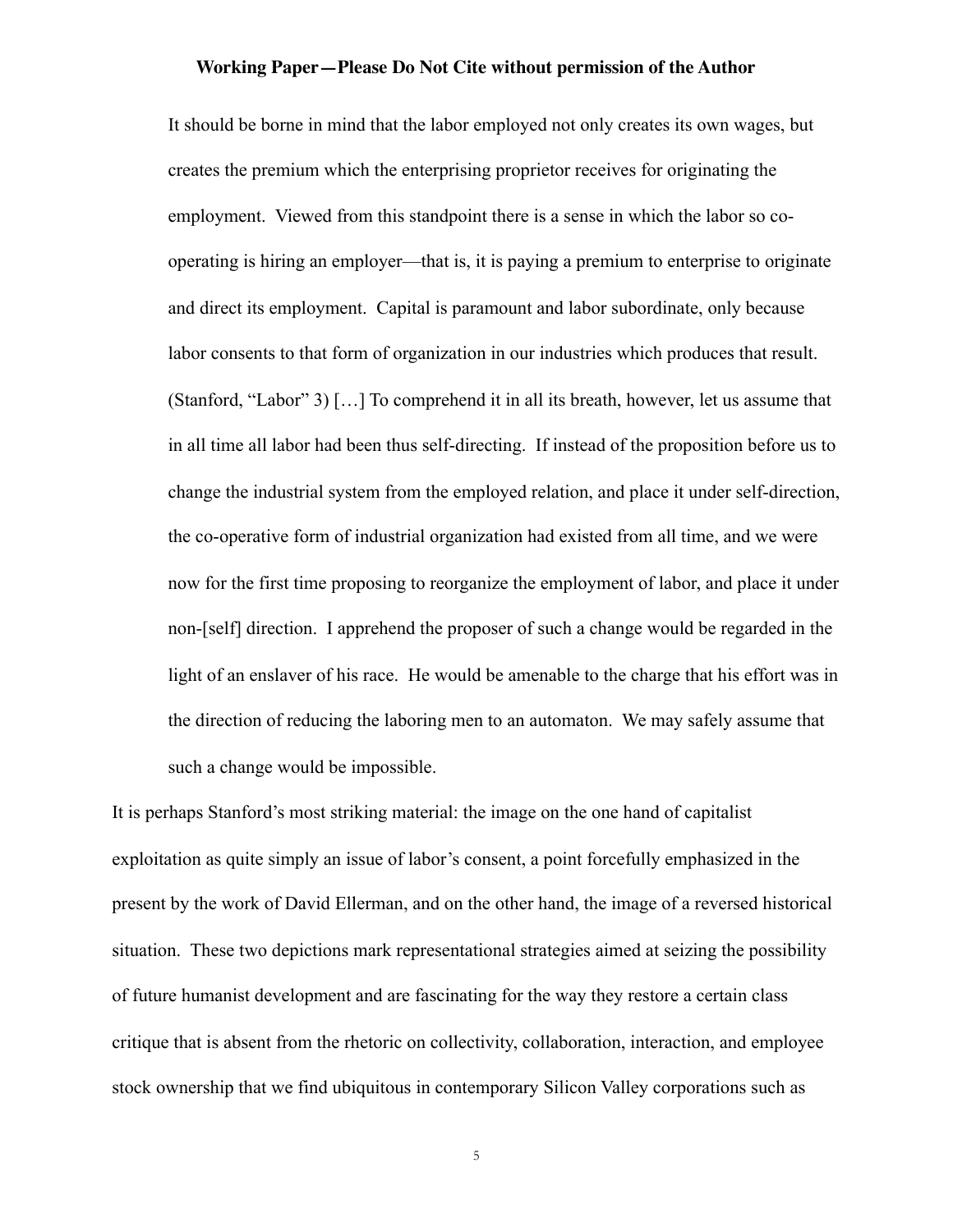*Google, Facebook, and Apple*. Stanford's emphasis on combining the contradiction of humanism and productivity is also perhaps one of the most differentiating aspects of his economic theory. The social benefit of cooperative labor as a means toward multiplying value and national productivity is also no doubt the precise reason behind the charges from newspapers, politicians, and fellow monopolists, that the railroad magnate, the precise living representative of everything understood by the symbol of the Octopus, had somehow become a socialist, a traitor to his class. Stanford's vision, however, was not a strict valorization of production in the Marxist sense, but rather a capitalist valorization of *cooperative* production.

In addition to the Cooperation Bill, Stanford argued that the nation's economic system should not only be more flexible, but ought to give everyone the credit he or she needed based solely upon their industry, character, and ability to repay. Stanford held that "twelve sewing girls without the slightest capital, save health, skill and industry, have the same right to form an association to carry on the business of dressmaking that twelve millionaires have to form a company for the prosecution of manufacturing enterprises" (12 December 1886). And since it was the rural farmer who had indestructible security in the form of saleable land, he could best furnish the government with the means of supplying the needed money that would give the system flexibility. In May 1890, Stanford introduced a finance policy to implement a means of providing money to those desiring to embark on cooperative employment. The "Land Loan Bill" which directed the secretary of the treasury to print \$1 million worth of paper money secured by land at no more than fifty percent its value. This, he said, was far safer than the present policy on government bonds, and would have the additional advantage of allowing those without capital to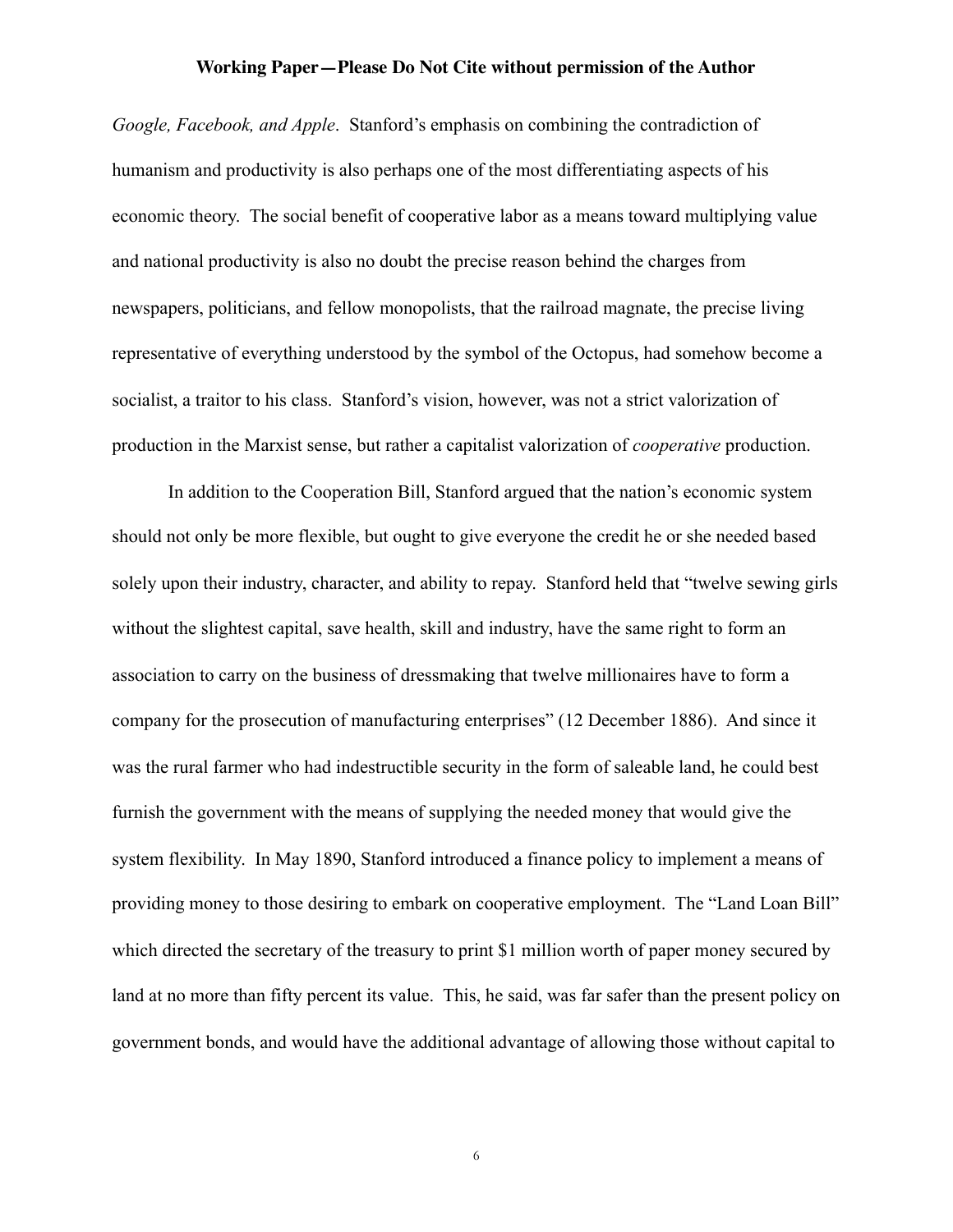"energize" their assets immediately. He recognized that rural farmers as a class would benefit from the measure, but not at the expense of other groups or the economy as a whole.

In his final legislative act, the 1892 Money Bill, Stanford pushes for the permanent basis of increased circulation of money as a means to afford any individual the facilities for obtaining capital for the transaction of any kind of business, credited again on farm-owned land as a means to relieve massive unemployment and depression. Profit and value, of course, cannot be magically derived from increased circulation, however in the midst of the 1880s depression, Stanford was convinced circulation was an absolute necessity of turning money into capital.

Here we begin to make sense of this apparent contradiction of what look like two opposing goals (humanism and economic profit) by turning to what should by now be clear is a nearly complete social philosophy based upon *land speculation*. We are now ready to examine the influence of Stanford's interest in the organization of the corporate structure and its origin in his role as president of the Southern Pacific Railroad. In the last half of the nineteenth century, the Southern Pacific Railroad had played an aggressive role in the process of growth and transformation of the state. Like many other commercial organizations, Southern Pacific officials were convinced that California's future, and thus the railroad's, depended upon abandoning mining as the basis of the state's economy, and adopting instead an economy of diversified agriculture.

Of course, the Southern Pacific Railroad deployed an arsenal of weapons, including bribery, power politics, and economic reprisals in its ascendency to monopolizing transcontinental transportation. But by constantly reciting the depredations of the big four— Leland Stanford, Collis P. Huntington, Mark Hopkins, and Charles Crocker—historians have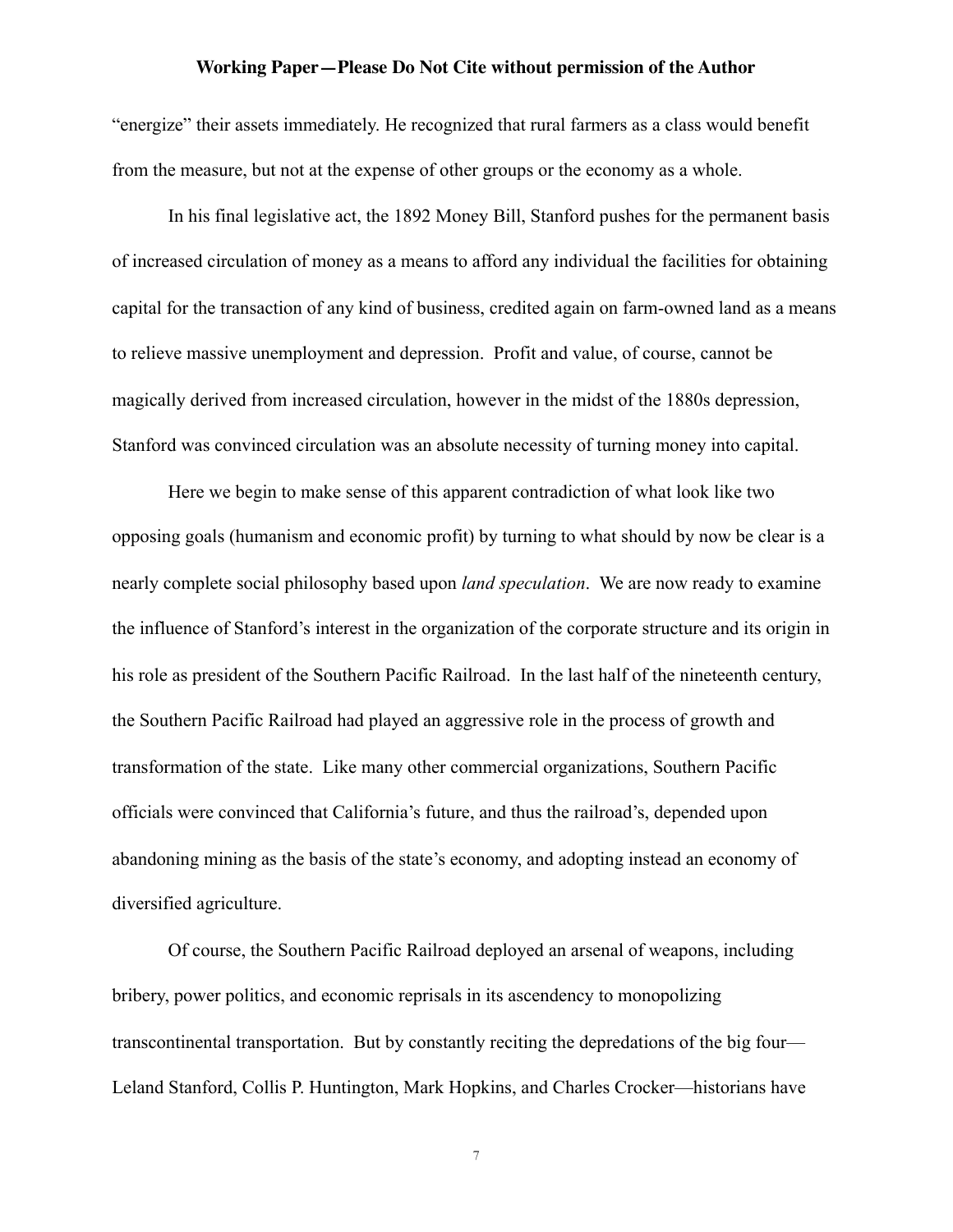ignored the complexity of the Southern Pacific as California's largest economic institution and its motivation to develop and stabilize the economy of California. Freight and passenger traffic, the principal source of the railroad's income, was of course directly related to the population, economy, and development of the state, as was the value and marketability of the railroad's extensive land grant, scattered throughout the central valley, the foothills of the Sierra, and the southern deserts. Contrary to the traditional view that the railroad was a deliberate land monopolist, refusing to sell in expectation of increased future values, the Southern Pacific undertook to dispose of its lands as quickly as possible, a task that required heroic expenditures of energy and money.

The most direct way for the Southern Pacific to stimulate the spread of agriculture was to convert its own vacant acres into producing farms, and they did so operating within the context of populists agrarian ideals of cooperation widespread in late nineteenth century California. In 1889, all of these concerns were embodied into a new corporate department called the *Southern Pacific Colonization Bureau*, which worked to establish settlements of small farmers on cheaply sold railroad lands. The agency dispatched agents to Europe and states east of the Rocky Mountains to unleash a barrage of promotional materials, much of which stressed the cooperative colony as the most powerful technique for overcoming the high costs of California agriculture, the requirements of specialized knowledge, and the social disadvantages of rural living (Orsi 210). In order to attract settlers and speed land sales, the Southern Pacific also introduced a credit system which required minimum down payments and interest charges of only 10 percent a year. In several stages, the railroad liberalized its credit terms, offering a valuable service in a state that suffered from shortages of capital for agricultural enterprise.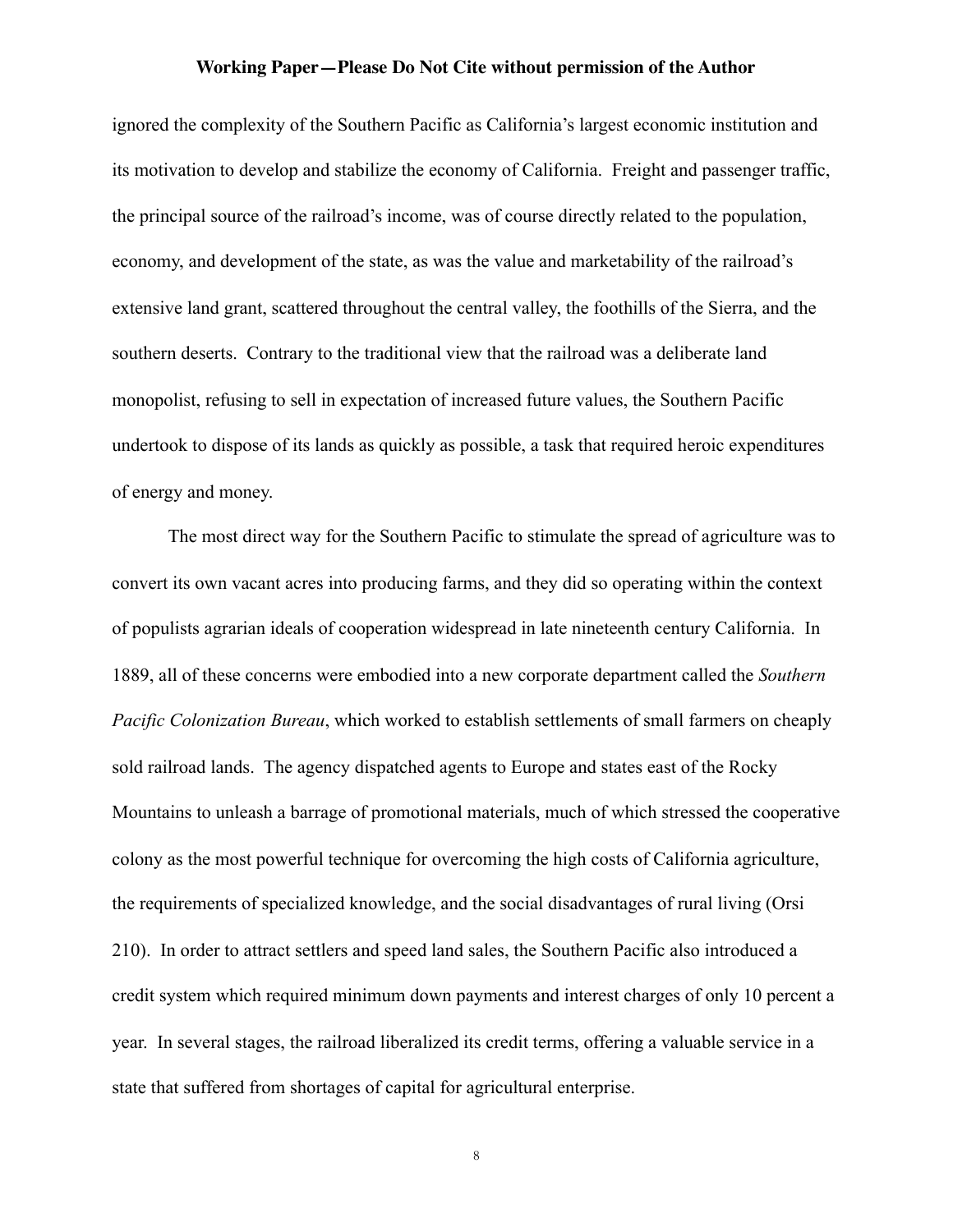In addition to these methods of decreasing costs of agricultural production, the Southern Pacific created numerous learning organizations dedicated to improving products, services, and organization. Train cars called "*universities on wheels*" collected and disseminated scientific information on properly growing fruit and specialty crops, assisted farm groups in organizing and developing their markets, and assisted campaigns for agriculturally-oriented legislature. In this way, the Southern Pacific embarked upon a spatial project to implement collective forms of worker ownership and humanist forms of management in step with antebellum populist conceptions of cooperation and collective pedagogy that could seize future markets for the railroad. The railroad aimed at providing a concrete means to educate California farm workers into California entrepreneurs.

Southern Pacific officials, in turn, perceived that the maturation of commercialized agriculture would enrich railroad shipping sales, increase land values, invigorate urban economies, and boost population density. This educational campaign to establish, promote, and commercialize California agricultural production instilled a massive spatial project that included the active accumulation of climatological and soil statistics, improving refrigeration technology, and sponsoring advertising campaigns that created a vision of California as an a figure of advanced horticultural sciences and economic stability. This horizontal integration into marketing (distribution and promotion) and sources of supply set the ground work for the logic of land speculation and the socio-economic benefits of cooperation found in Leland Stanford's legislature as Senator of California.

Indeed, from these "university on wheels," we begin to fully grasp that education and social development for Stanford was not an adjunct to the economic system, but already its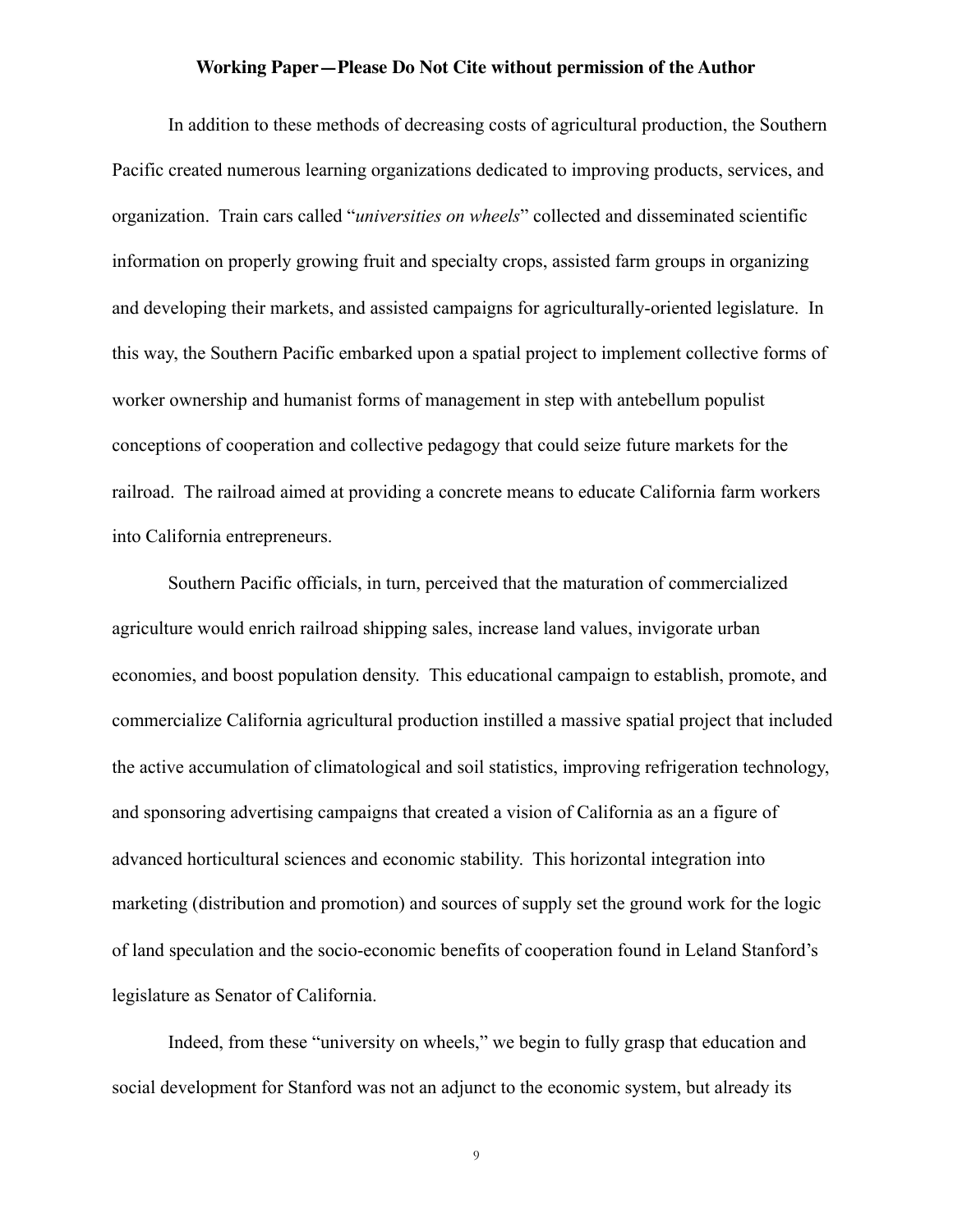defining feature, a position we share today and that defines our own historical moment as neoliberalism becomes globally understood as tightly interlinked and interdependent with a "knowledge economy", a "creative class," and an emphasis on privileged access to information. The modern university increasingly functions as the central protagonist of economic success in a network of twenty-first century techno-poles. We may thus grasp the concept of the "knowledge economy" less as a new feature of capitalism but as one whose emphasis on *innovation* rearticulates the necessity of colonizing future time and future markets through new management philosophies and the rhetoric of *worker happiness* grounded in the technological markets of Silicon Valley.

But Stanford's economic theory and land speculation most profoundly come together in his demiurgic social project dedicated to "the principles of cooperation." What we understand today as the first modern *campus* on the San Francisco peninsula had the precise function of coordinating future markets with advanced forms of cooperative social production. The land granted for the Leland Stanford Junior University amounted to 8,180 acres—over half the size of Manhattan—and the founding grant insists none of those acres may ever be sold. In designing the project, Stanford sought the advice of Frederick Law Olmsted, landscape architect of Central Park and Francis Amasa Walker, president of MIT and inaugural president of the American Economic Association, who's vast writing on wages and money must also be understood as a great influence on Stanford's legislative proposals.

The project's unification of architecture and planning, it's emphasis on enclosure and extension, its implementation of the quadrangle form, were obsolete and largely unknown in American educational settings in the 1880s. At Stanford University all of these stylistic features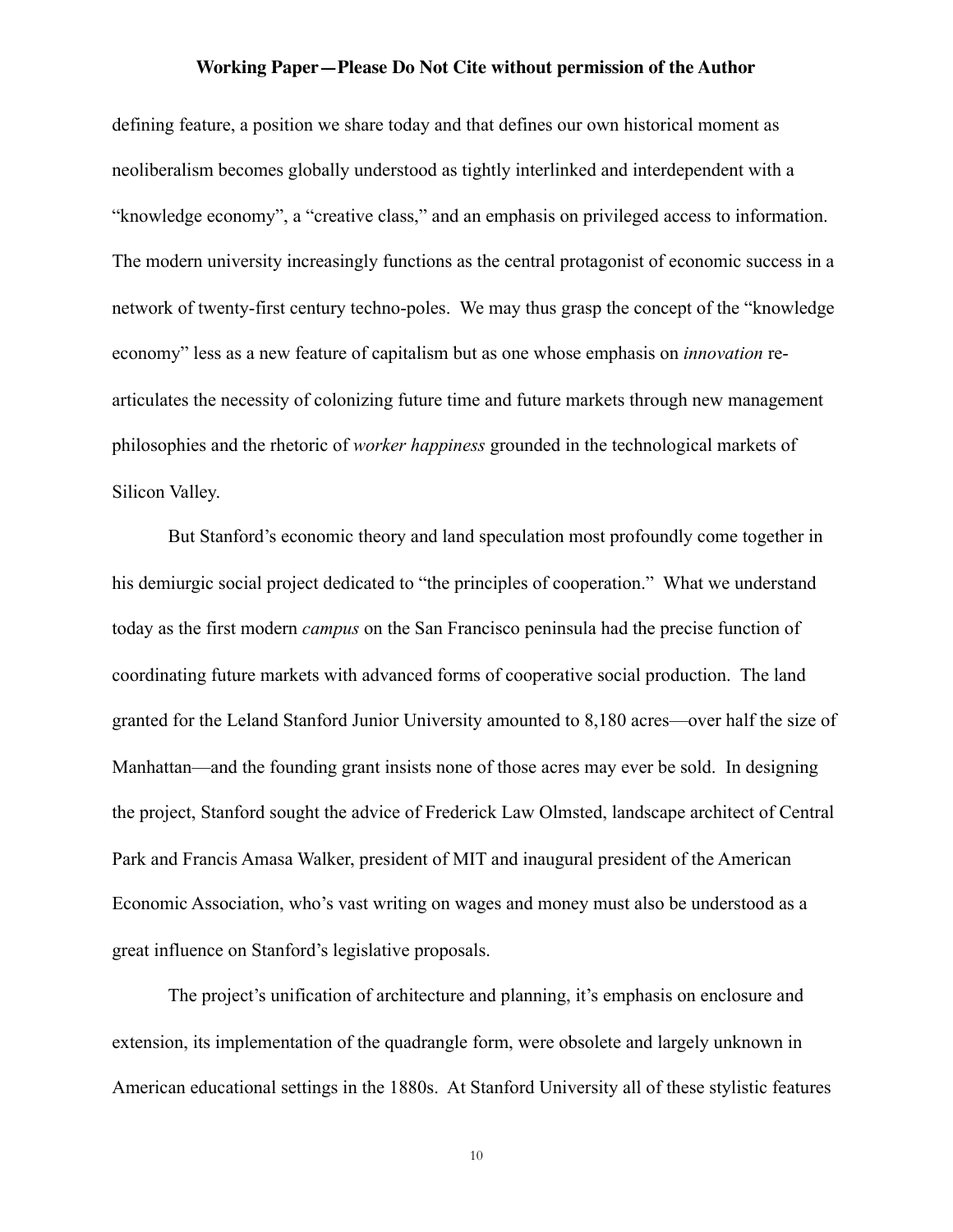were implemented on a Promethean scale, systematically altering the meaning of the American usage of the term *campus* which previously referred to the area of grass surrounding the college Main—similar to the way the term "yard" is still used at Harvard—to now signifying at the end of the century an entire spatial ensemble, an autonomous coherent urban aesthetic form.

We have no time to address the fascinating aesthetic form of this structure that sought to harmonize individual buildings within a complete unified form using the unique material, geography and history of California to create one of the earliest implementations of American urban planning.

I have only wanted to detail here how the organization of the largest firm in nineteenth century California—from production methods, management structure, learning organizations, and large scale land speculation—influenced Leland Stanford's understanding of cooperation as the only successful model of capitalism on a national scale. Recognizing Stanford's achievement would enable modern economic theory to better understand a knowledge economy comprising large firms, cooperation, and complex competitive strategies, a situation that strongly defines our current historical moment of multinational capital.

But indeed perhaps the most significant influence of Stanford University may be marked in the way it succeeded in establishing a blueprint, a spatial discourse which would soon be transformed and implemented in totally different socio-historical contexts. The first modern American campus must now be viewed as much more than a mere aesthetic project. It is also an ideological one as the ambitious intention of this spatial form aimed at nothing less than the *resolution* of the contradiction of labor and capital itself. The persistence today of the *campus* as the dominant spatial discourse of the corporations of Silicon Valley and the global knowledge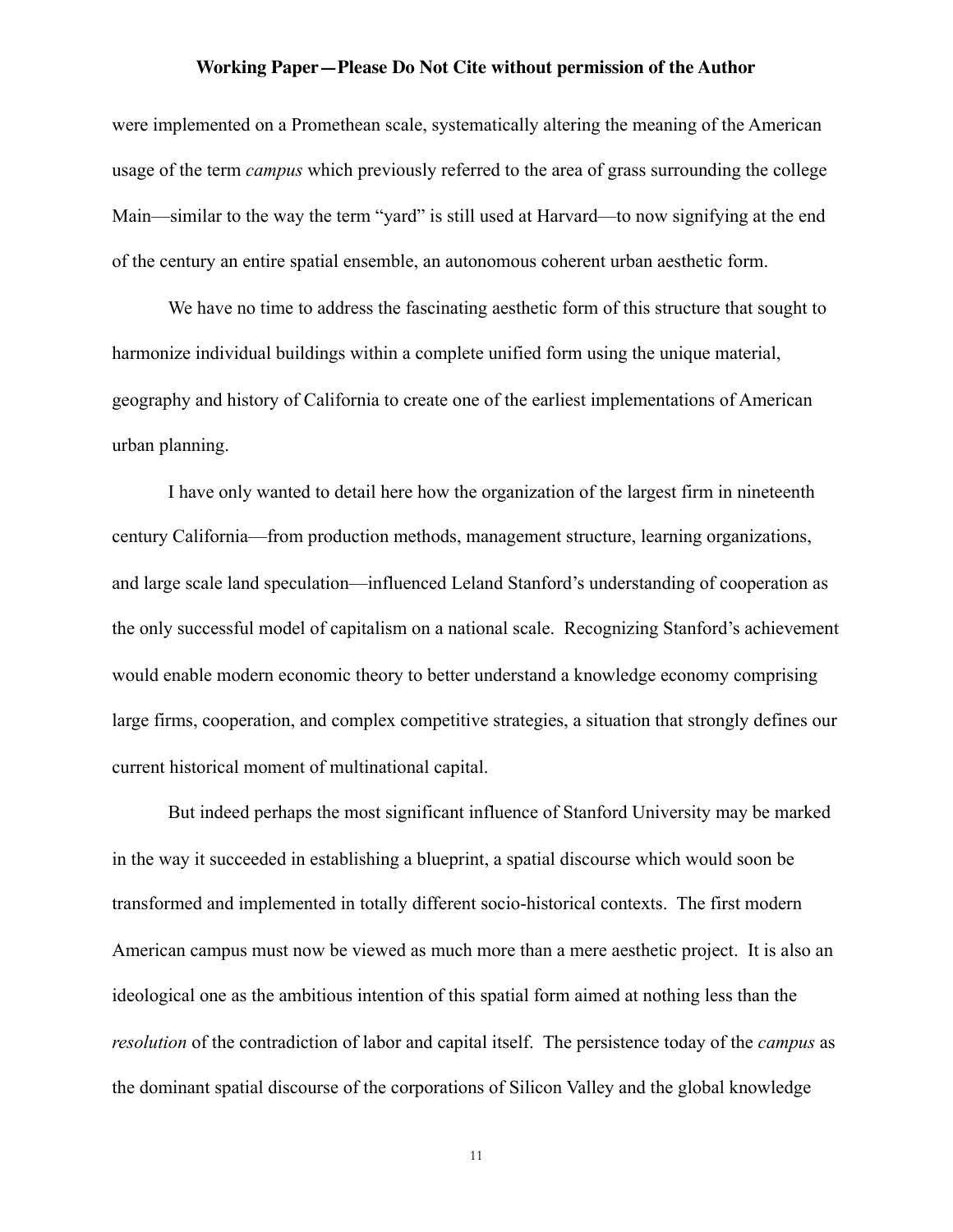economy betokens the incompleteness of this resolution. Perhaps then the immense value of the thought experiment Leland Stanford asked the industrializing world to undergo remains precisely its status as a failure that somehow will not go away. The unfinished business of the modern university to suture individuality and collectivity remains Leland Stanford's contribution to labor's dream of somehow transforming its 'free gift to capital' into an earned gift for itself.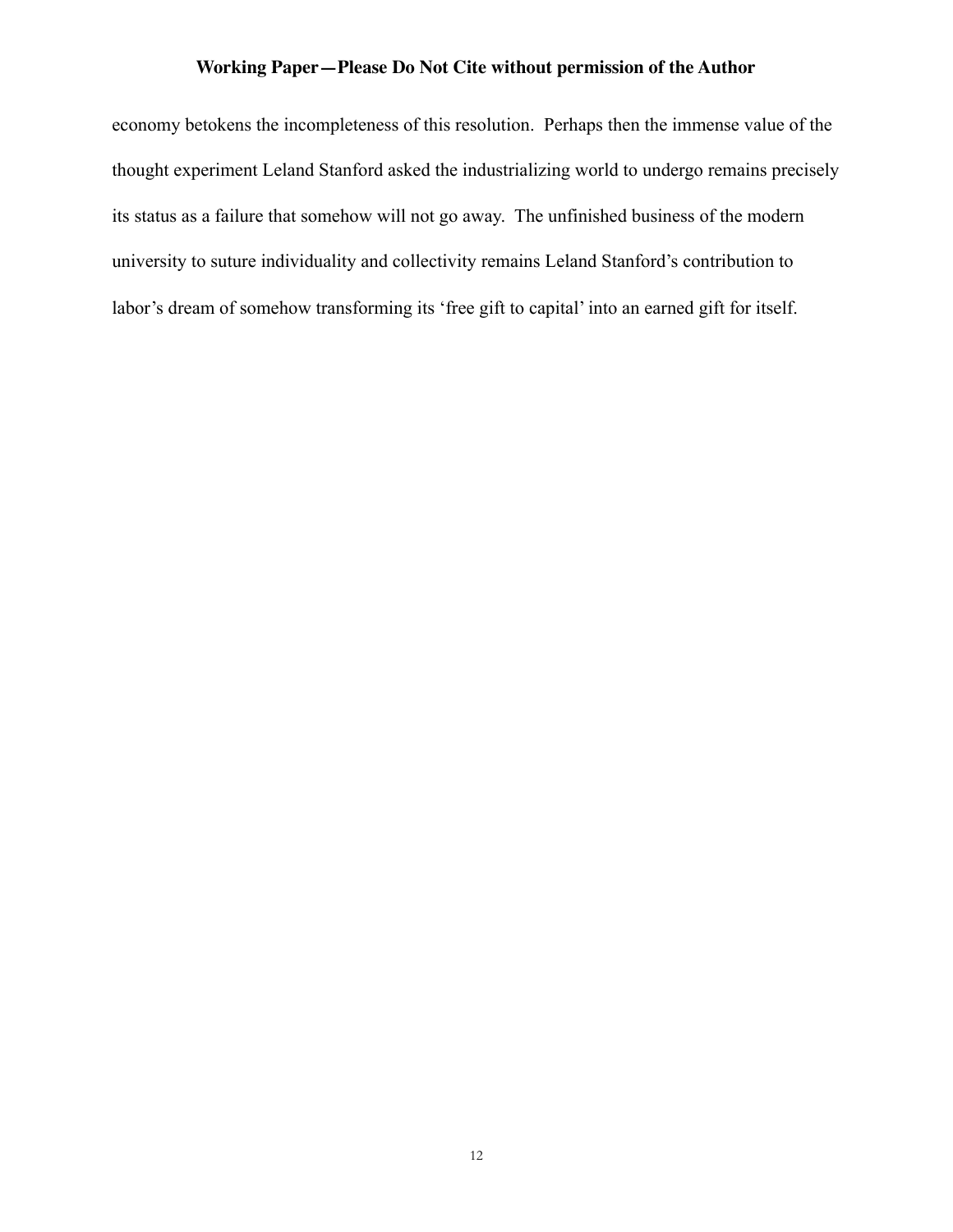#### Works Cited

- Altenberg, Lee. "An End to Capitalism: Leland Stanford's Forgotten Vision." *Sandstone and Tile*. 14:1 (1990) 8-20.
- Elliott, Orrin Leslie. *Stanford University: The First Twenty Five Years*. Stanford: Stanford University Press, 1937.
- Hayden, Dolores. *Grand Domestic Revolution: A History of Feminist Designs for American Homes, Neighborhoods, and Cities*. Boston: MIT Press, 1982.

Mirrielees, Edith. *Stanford: The Story of a University*. New York: Putnam, 1959.

- Orsi, Richard. "The Octopus Reconsidered: The Southern Pacific and Agricultural Modernization in California, 1865-1915." *California Historical Quarterly*. Vol 54, No. 3 (Fall 1975). Pp.197-220.
- Stanford, Leland. "Co-operation: Speech of Hon. Leland Stanford of California in the US Senate." 16 February 1887 Stanford University Archives. SC 033a Leland Stanford Papers. Series 4, Box 4, Folder 12.
- ---. "Education: Speech of Hon. Leland Stanford of California in the United States Senate." 25 February 1890. Stanford University Archives. SC 033a Box 4, Folder 13.
- ---. "Labor and Capital: Views of Senator Stanford of California. An Interview." *New York Tribune*. 14 May 1887. Stanford University Archives. SC 33a Box 4, Folder 16.